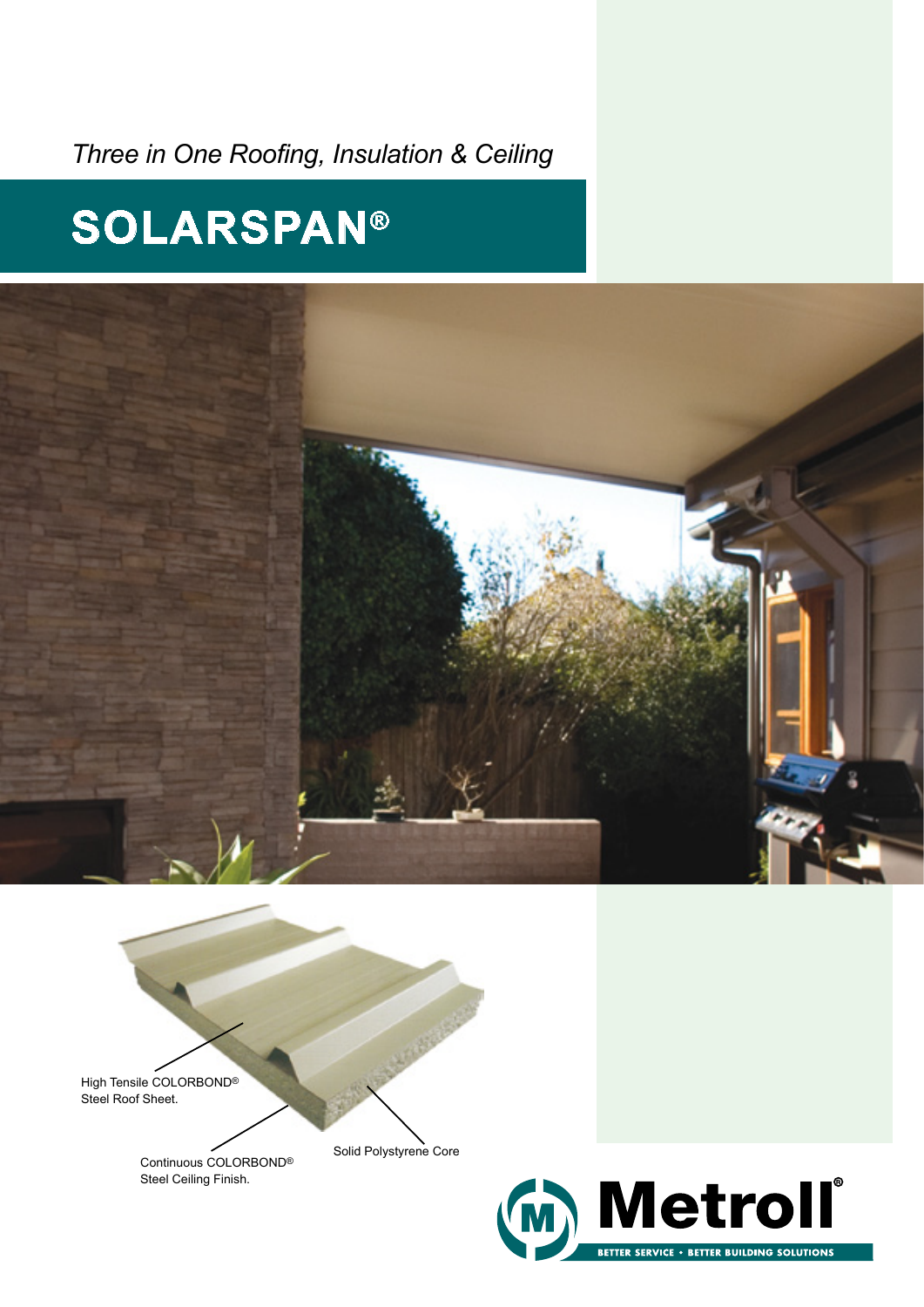# **About SOLARSPAN®**

When you plan your new patio or roofing project, SOLARSPAN® is the building material of the future, especially if comfort, durability and cost are major considerations.

The SOLARSPAN® three in one unit combines roofing, insulation and ceiling in one durable, attractive panel.

SOLARSPAN® is all about comfort! It is ideal for patios as its insulation qualities give you a cool, comfortable outdoor living throughout the year.

For enclosures and larger applications,

SOLARSPAN® provides an effective insulated roof and ceiling that ensures stable temperatures all year round.

A SOLARSPAN® roof is much quieter in the rain than traditional roof sheeting and there are no interior condensation problems.

A building designed using SOLARSPAN® provides uninterrupted spans that make the best use of available space.

SOLARSPAN® combined laminated structures offer strength and remarkable spanning capabilities, minimising the need for expensive and obtrusive supports.

These panels can be transported as a modular system to anywhere required.

SOLARSPAN® is quick and easy to assemble as a finished product, thus saving time and money.

Its clean, uninterrupted spans create attractive and low maintenance solutions for a wide variety of domestic and commercial applications.

SOLARSPAN® allows for design flexibility and is not restricted to a flat rectangular finish. The pre-painted COLORBOND® steel gives a long lasting durable finish.

Its simple, quick, modular design reduces the cost of building.

# **Colours**

SolarSpan® top skin is available in the following range of colours:









Pale Eucalypt<sup>®</sup> Pale Terracotta<sup>®</sup>

SolarSpan® bottom skin (ceiling) is available in the following colours:





Surfmist® Surfmist® Deluxe



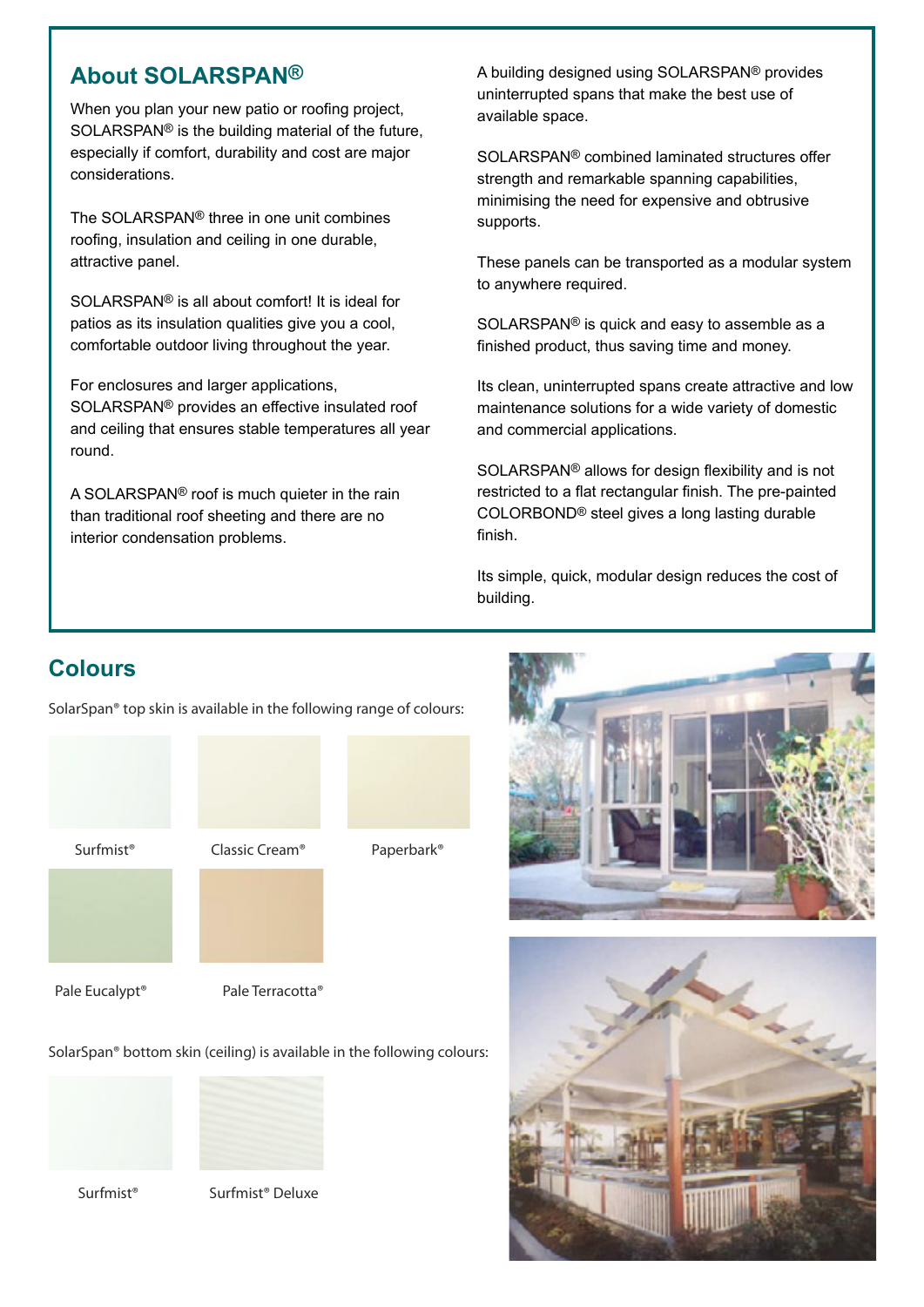# **Installation**

These brief outline hints are not meant to be the only way or even the best way to build your SolarSpan® patio.

Before you touch the SolarSpan® panels, carry out points 1-3.

- 1. Remove the house gutter. Fit an extension flashing under existing house roof. Fit receiver channel as per engineer specifications up under the previously fitted extension flashing. SolarSpan® panels are 1m cover per panel. If you have the rear receiver channel at exactly 1m increments cut side flap off as per point 7 below. If you require slightly more width in your patio, leave more of the overflap on and adjust inside the Side Barge/Side Receiver Channel. Discuss this with your supplier, as longer rear receiver will be required.
- 2. Fit support beam or beams allowing a minimum of 2° pitch (35mm per metre) from the bottom of the receiver channel to the top of the beam/beams.
- 3. If the side of the patio roof is to start against a wall or fascia of the house, fit the side barge flashing/side receiver channel from the rear receiver channel and out over the beam/beams. If the patio roof is coming off the back wall or fascia only the side barge flashing can be fitted after all of the panels have been fitted.

Now to the SolarSpan® panels.

- 4. When moving panels off the pack ensure that they are never dragged. Always lift the panel vertically off the pack of panels.
- 5. Prepare a pair of carpenter's trestles by taping some polystyrene to the top surface.
- 6. Lift the first panel off the pack and place it with roof side up on the polystyrene taped to the trestles.
- 7. On the side of this panel trim the overlay off the top sheet leaving approximately 30mm of metal out from the polystyrene. This 30mm is turned up to dam the side of the panel *(see Diagram 1).*



*Diagram 1*

8. Turn up or dam the rear pans of the panel with a 'turn up tool' or a tool similar to a wide jaw multigrip or a large shifting spanner (900mm) *(see Diagram 2).*



*Diagram 2*

# **Benefits**

- Cost efficient
- Durable & strong
- Weatherproof
- Aesthetically pleasing  $\bullet$
- Low maintenance
- $\bullet$ Easy to install
- Modular design  $\bullet$
- $\bullet$ Large spans
- Excellent insulation qualities
- Multifunctional  $\bullet$
- Composite technology  $\bullet$
- Superior thermal performance  $\bullet$
- 10 year warranty  $\bullet$
- Flexible in design & application  $\bullet$
- Reduces noise  $\bullet$
- Wide range of COLORBOND® steel colours
- 9. Throw a soft blanket or quilt over the beam/beams where the first panel will be in contact with the beam/beams.
- 10. Turn the panel over on the trestles; remove the core strip/ plastic completely from the underside of the panel. Have your assistant touch the panel to short out the static electricity.
- 11. Turn the panel back over (now roof side up) and place the cutback end (gutter or low end) on to the covered beam/ beams and fit male joint side of panel into the side barge/ side receiver channel (case scenario 3(a)) and push back into the rear receiver channel.
- 12. Square off this first panel to suit the job (ie. Square off the house or off the beam/beams) and pin with a screw fixing in the top and underneath (receiver channel end) to hold it square and in place.
- 13. Prepare the second and subsequent sheets as per 7-9. Also, on the overlap flap of the top sheet, cut the corner off at the receiver channel end, so that it does not interfere with the turnup on the top of the previous panel.
- 14. Move the blanket covers over the beam/beams to where the next panel will contact the beam/beams. With a person at each end of the panel place the overlay flap of topskin over the previously fitted panel and with the panel at approximately 45° pull it down and engage the male interlock into the female interlock on the ceiling side of the previous panel. This may work first time or you may have to adjust your pressure down at each end of the panel to ensure that it happens. To be sure that you have been successful, the ceiling join should be close to a perfect "V" joint, with little or no flat of the male interlock showing.
- 15. Slide this panel towards the house into the receiver channel. Fix each panel top and bottom as they are fitted into place.
- 16. After all panels are fitted, fit the barge/barges, the fascia, gutter and downpipes.